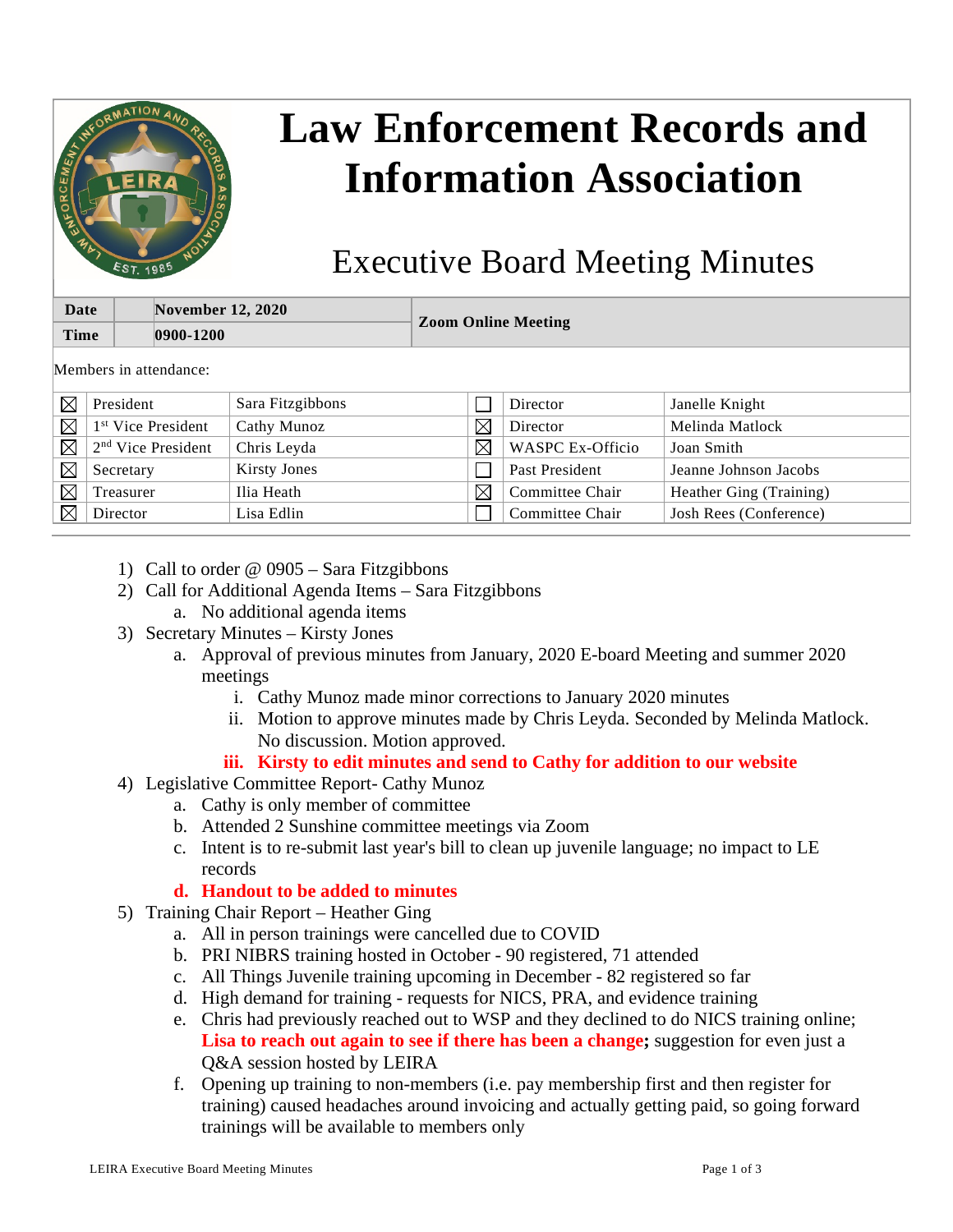- 6) Treasurer Report Ilia Heath
	- a. Reported balance of approximately \$60K in savings and \$27.5K in checking
	- b. Increase in membership sign-ups due to PRI NIBRS training brought in approximately \$3
	- **c. Formal 2020 Treasurer Report in progress and will be emailed to Eboard**
- 7) Membership Report Sara Fitzgibbons
	- a. Current membership is 270 (234 active members, 26 lifetime, and 10 admin/Eboard)
	- b. Have an additional 400 lapsed/prospective members in database
	- c. Positive reaction to membership being extended through 12/31/21
	- d. Plan to contact lapsed members in January 2021 to purchase 2021 membership
	- e. Memberclicks conference has still not been re-scheduled
- 8) 2021 Planning
	- a. LEIRA Scholarship Program Sara Fitzgibbons
		- i. Previous approved \$1,000 to award one scholarship (registration fees) per regional training; none of that has been used since regional trainings were cancelled
		- ii. Suggestion to create scholarship fund to sponsor members for paid training from outside organizations
		- iii. Discussion questions regarding subsidizing outside organizations; reluctance to create something ongoing when our healthy budget won't last forever; balance our own training offerings
		- iv. No action takwn
	- b. One Drive Replacement Project Sara Fitzgibbons
		- i. Issue: Microsoft has updated security protocols to require two-step verification; this limits access to one person only
		- ii. Need to either upgrade/change Microsoft license or move to another provider (possibly ZoHo that is in use by PRI)
		- **iii. Cathy/Melinda to research options**
	- c. Survey Monkey account Sara Fitzgibbons
		- i. Current free account limits us to a few multiple-choice questions only per survey; anything else would require a paid account
		- ii. Survey feature may already be available in Memberclicks **Heather/Melinda to investigate**

*Adjourn for break 1010. Re-convened at 1020.*

d. 2021 Training – **Come to January 2021 meeting prepared with concrete dates for your trainings!**

## **i. Possible partnerships – Kirsty**

- 1. FreeDoc Aiming for a 2-3 hour webinar in March 2021 customized to LE; fee TBA but LEIRA will only be charged for hours of webinar only
- 2. FileOnQ February/March 2021; 3 1-hr webinars; February/March 2021; evidence best practices
- ii. Solidify partnership with PRI Sara
	- 1. Good feedback from NIBRS training
	- 2. **Chris to work with PRI & formalize partnership and set up multiple trainings for 2021** (2+ or even quarterly)  $\&$  negotiate fees

## **iii. WSP/Evidence – Melinda**

1. Aiming for February or March 2021